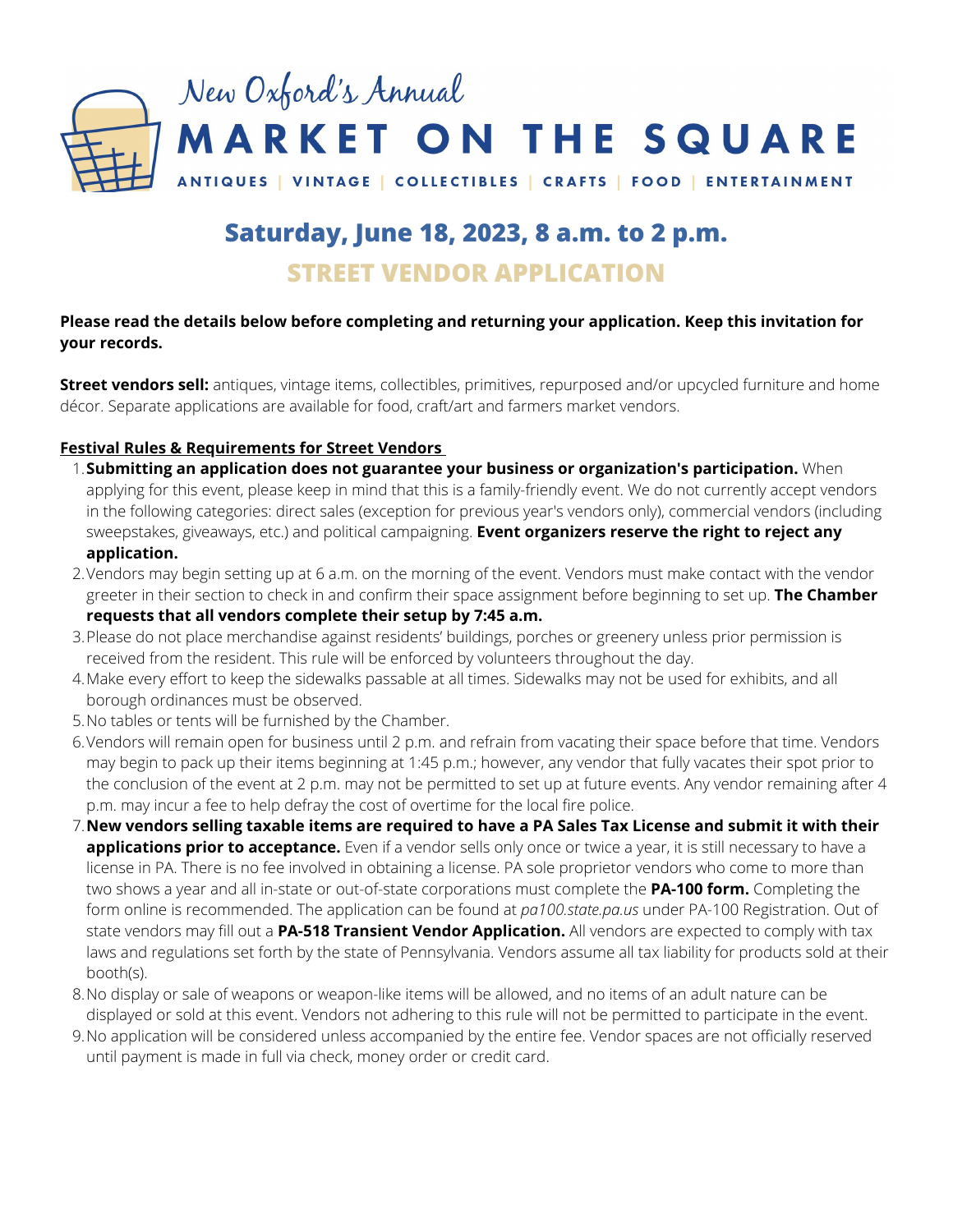# **Vendor Fee Information:**

There are two sizes of street vendor spaces - 10 x 20 ft. and 5 x 40 ft. These sizes are approximate. **The spaces are \$85 if application and payment is postmarked by May 31, 2023.** Applications will not be accepted after Wednesday, June 14, 2023. Any application submitted within one week of the registration deadline must be paid via money order or credit card. No applications should be mailed within a one week window of the registration deadline. If it is within the one week window, please email your application. No day-of vendor applications will be accepted.

# **\*Apply and pay by July 18, 2022 and take a \$10 discount off your vendor fee! \*Applications and payment postmarked June 1, 2023 or later: \$115** *(includes late fee)*

New Oxford Chamber members receive a \$20 discount.

#### **Additional Important Information:**

Confirmation of location and space number will be sent via email or mail by Friday, June 2, 2023. We will do our best to place returning vendors in their previous year's space, but this is not guaranteed. Returning vendors should submit your application and payment no later than April 1, 2023 if you are interested in securing your previous year's space.

# To cancel a contract, vendors must send a request in writing AT LEAST 10 days in advance to be considered. **Refunds are not guaranteed.**

**NO CALL/NO SHOW POLICY:** If you need to make a last minute cancellation, please give us a call at (717) 624-2800 or email us at *info@newoxford.org* if at all possible so that we can make adjustments to spacing as needed. Vendors that no call, no show the day of the event, except in the case of an emergency, will not be invited back to participate at future Chamber events.

Vendors failing to observe the aforementioned rules, found conducting themselves in a fraudulent or objectionable manner, or becoming offensive to officials, other vendors or attendees will be asked to remove their merchandise IMMEDIATELY and leave the event with their fee forfeited.

In case of rain, the show will continue unless the weather is severe. **Vendors' fees will not be refunded based on weather conditions.** We suggest bringing clear plastic drop cloths in the event of rain.

The Chamber and the residents of New Oxford will not be responsible for any injury or loss that may arise or come to the lessee or their employees or their property from any cause whatsoever while said persons are in the New Oxford Borough. No insurance will be provided as this is the responsibility of the dealer/lessee.

The Chamber and the residents of New Oxford look forward to your participation in our 67th Annual Market on the Square. We hope you have a successful day and that your visit to our town is enjoyable.

# Sincerely,

#### **Market on the Square Committee** *New Oxford Area Chamber of Commerce*